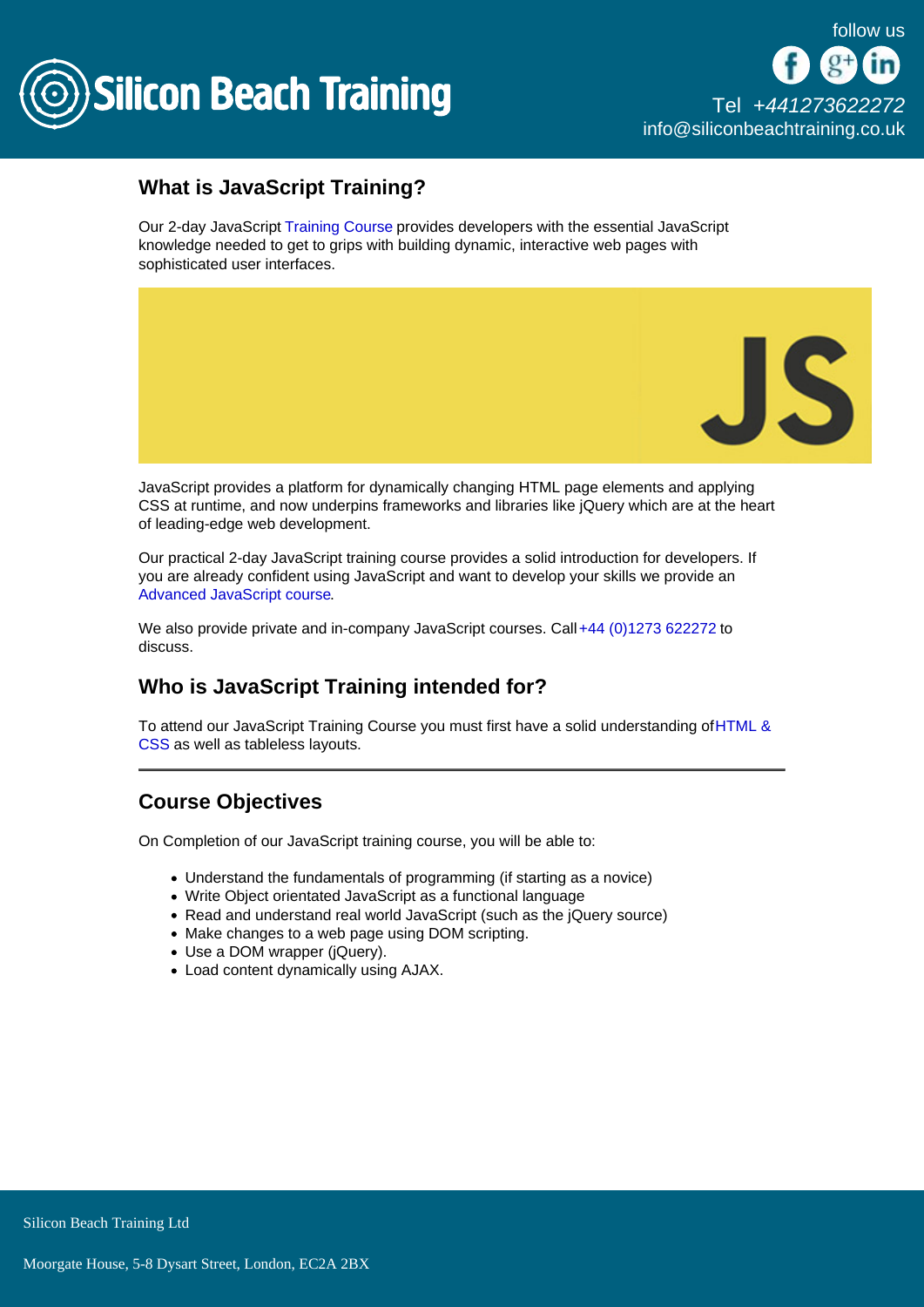

## Fundamentals

- Variables
- Arithmetic
- Strings
- Loops
- Functions
- Flow Control

### Basics of JQuery

- Selecting parts of a page
- Styling on the fly
- Handling Events

#### Web Techniques

- Showing and hiding parts of a page
- Dynamic forms
- Rollovers
- Animation
- User Interaction

#### DOM Scripting

- Accessing parts of a web page.
- Browser incompatibilities.

## Object Orientation

- Objects
- JSON
- Inheritance

#### AJAX

- Reading from a server
- Writing a Twitter client
- Accessing Facebook

## Best Practice Techniques

• Closure